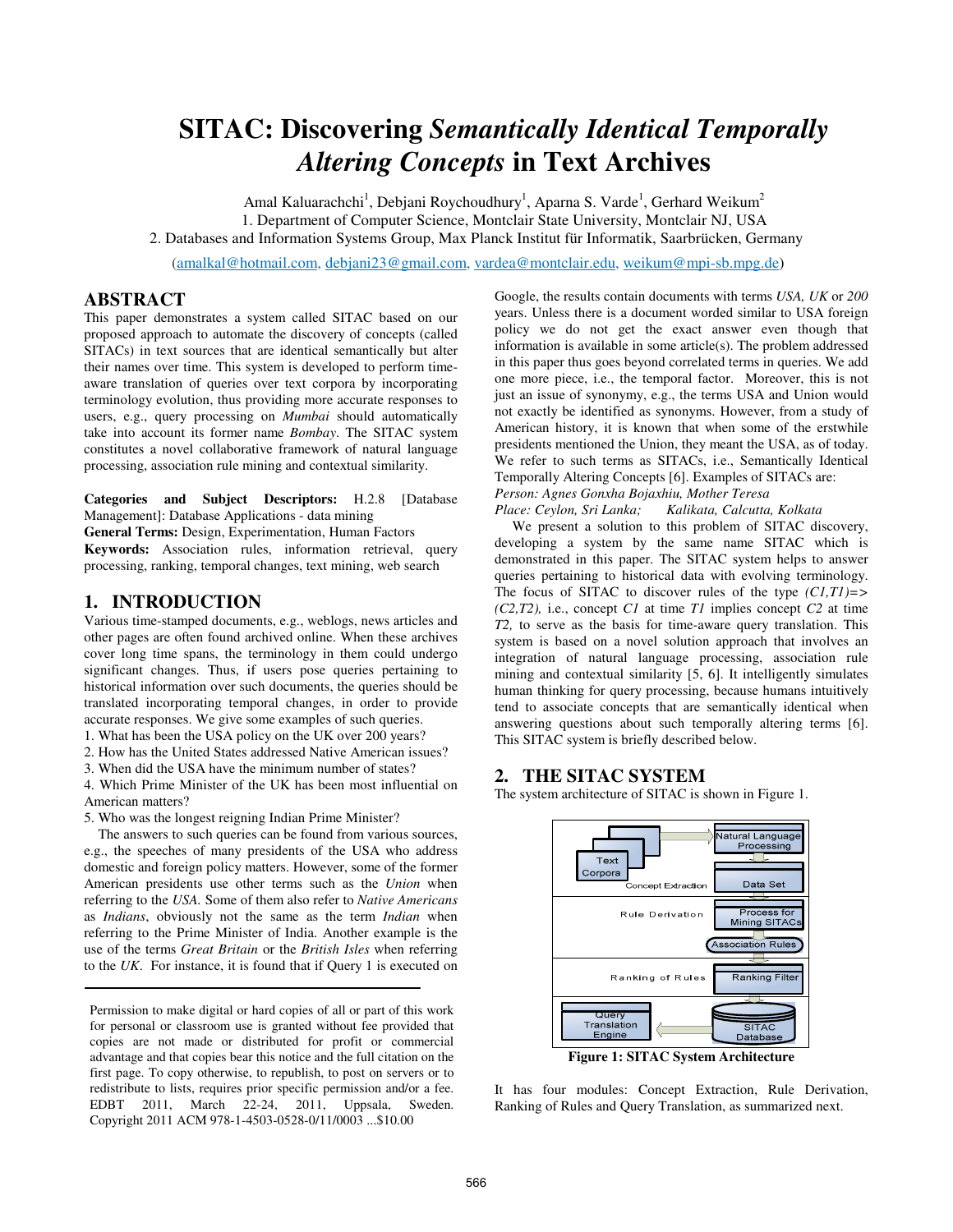#### **2.1 Module for Concept Extraction**

In this part of the system, the text archives are preprocessed to extract information in the form of concepts in documents over time related by events. Thus, we mainly get the following.

- *Document:* Text source *D* with time-stamp *T*
- *Concept:* Individual term *C* (word or phrase)
- *Event :* The event E relating concepts

 This module of the system extracts concepts from time-stamped documents in the text archives. The concepts are primarily nouns and noun phrases referring to various entities such as person, place and organization. The events correspond to common verbs referred to by the concepts. This involves natural language processing exploiting semantic features in preparation of the data set for deriving rules [5]. More will be explained in the demo.

### **2.2 Module for Rule Derivation**

This module performs association rule mining discovering rules of the type  $(C1, T1)$ => $(C2, T2)$  from corresponding timestamped documents. The classical *Apriori algorithm* was found to be a well-suited for this purpose. Our transaction set for rule mining is built based on using linguistic properties such as subject, object, noun and verb. If an event is referred to by two distinct nouns, and such events occur multiple times, then we consider that the corresponding nouns (concepts) are related. This can be further explained using set theories. Consider the sets, Events *{E1,E2,E3..,En}* and Concepts with time stamps *{(C1,T1),*  $(C2, T2)$ ...*,* $(Cp, Tp)$ . If  $(Ci, Ti)$  and  $(Cx, Tx)$  are referred to by *Er*, a distance value *r* is assigned to that relationship such that initially every pair of *C,T* has a very high value of *r* and each appearance of  $(Ci, Tj)$  and  $(Cx, Ty)$  together in a relationship decrements *r*. Pairs *(Cx,Cy)* with smallest *r* values are considered SITACs. Thus we get rules of the type  $(Cx, Tx)$  =>  $(Cy, Ty)$ .

A transaction defined for the purpose of association rule mining in this problem consists of two or more concepts (as identified by nouns) *{C1, C2 … Cn}* that are referred to by any common event *E* occurring (as identified by verbs). Based on this linguistic relationship of concepts we propose in this research, the following data sets that are generated from the text archives *{EVENT, TIME1,TIME2….,,TIMEn} where TIME1…. TIMEn*  have concepts that appear in the archives associated with events listed under the *EVENT* attribute [5]. This will also be illustrated in detail during the demo.

#### **2.3 Module for Ranking of Rules**

Once the SITACs are discovered, this module finds how strongly they are related. Thus, it serves to give a measurement to the temporal relationships captured by SITACs. Among many existing similarity measures, we select *Jaccard's coefficient* as it is found to be the most useful in capturing contextual similarity, based on a literature survey e.g., [11]. In our problem, we employ this as follows. For two relationships, *R1{(Cx,Ts), (Cy,Tt)},*   $R2/(Cx,Tt)$ ,  $(Cz,Tu)$ , we count the other words (nouns, verbs, adjectives, etc) that are used with the concepts *Cx,Cy* and *Cz.* As per Jaccard's coefficient, we calculate the score for similarity J as *J*(*Cx,Cy*)=(*Cx*∩*Cy*)/(*CxUCy*), *J*(*Cx,Cz*)=(*Cx*∩*Cz*)/(*CxUCz*) and so forth, such that  $Cx \cap Cy$  is the count of other words used with both the concepts Cx and Cy, while *Cx U Cy* is the count of other words used with either concept Cx or concept Cy or both. We state that  $J(Cx, Cz) > J(Cx, Cy)$  means  $Cx$  is more related to  $Cz$ than *Cy* based on adapting the definition of Jaccard's coefficient [5]. This logic is used to rank the SITACs. Ranked SITACs are stored in a SITAC database.

## **2.4 Query Translation Module**

This module works as follows. SITACs have been filtered by ranking and stored in database with some linguistic knowledge incorporating all parts of the speech with their time-stamps acquired during text parsing. The following piece of SQL code shows the example of the SITAC storage.

| Tbl word : {time, word}                                              |
|----------------------------------------------------------------------|
| Tbl_SITAC : {word, time, SITAC}                                      |
| $/*$ Find SITACs $*$ /                                               |
| SELECT * FROM Tbl SITAC WHERE WORD = $W1$ // $W1$ is<br><b>SITAC</b> |
| /*Find Documents */                                                  |
| SELECT * FROM Tbl word                                               |
| where word = $W1$ AND                                                |
| time in (SELECT time from Tbl word where word=\$W2 AND time in       |

(SELECT time from Tbl\_word where word=\$Wn))) \_\_\_\_\_\_\_\_\_\_\_\_\_\_\_\_\_\_\_\_\_\_\_\_\_\_\_\_\_\_\_\_\_\_\_\_\_\_\_\_\_\_\_\_\_\_\_\_\_\_\_\_

When a user enters a query, it goes through a parser and the system stores all words in an array after eliminating stop words (the, an) and common words (I, We). The query on (\$W1..,\$Wn) is translated to SQL as shown here. First the system checks for SITACs from Tbl\_SITAC. If any SITACs are found they are included into the list of words and then the Tbl\_Word file is searched which stores all words from the corpus with their time stamps. All words from user queries and associated SITACs of those words retrieved from the SITAC table are found from Tbl\_word. These are then used to retrieve appropriate documents from a given corpus that contain the given and found words.

#### **3. SYSTEM DEMONSTRATION**

We provide the demonstration of our SITAC system presenting various snapshots. A few of these are shown below while more will be available in a live demo.



**Figure 2: The SITAC Generator Interface** 

Using given text large corpora spanning large periods of time, we first separate them into small individual text files based on their time stamps. Then using natural language processing we parse those files and store all nouns, verbs, and type of the noun (subject or object) in a database. Among available tools, we use the popular *Minipar parser* to process text documents. This stores unformatted large text corpora in a database table which has attributes; year, verb, noun, complement words, subject and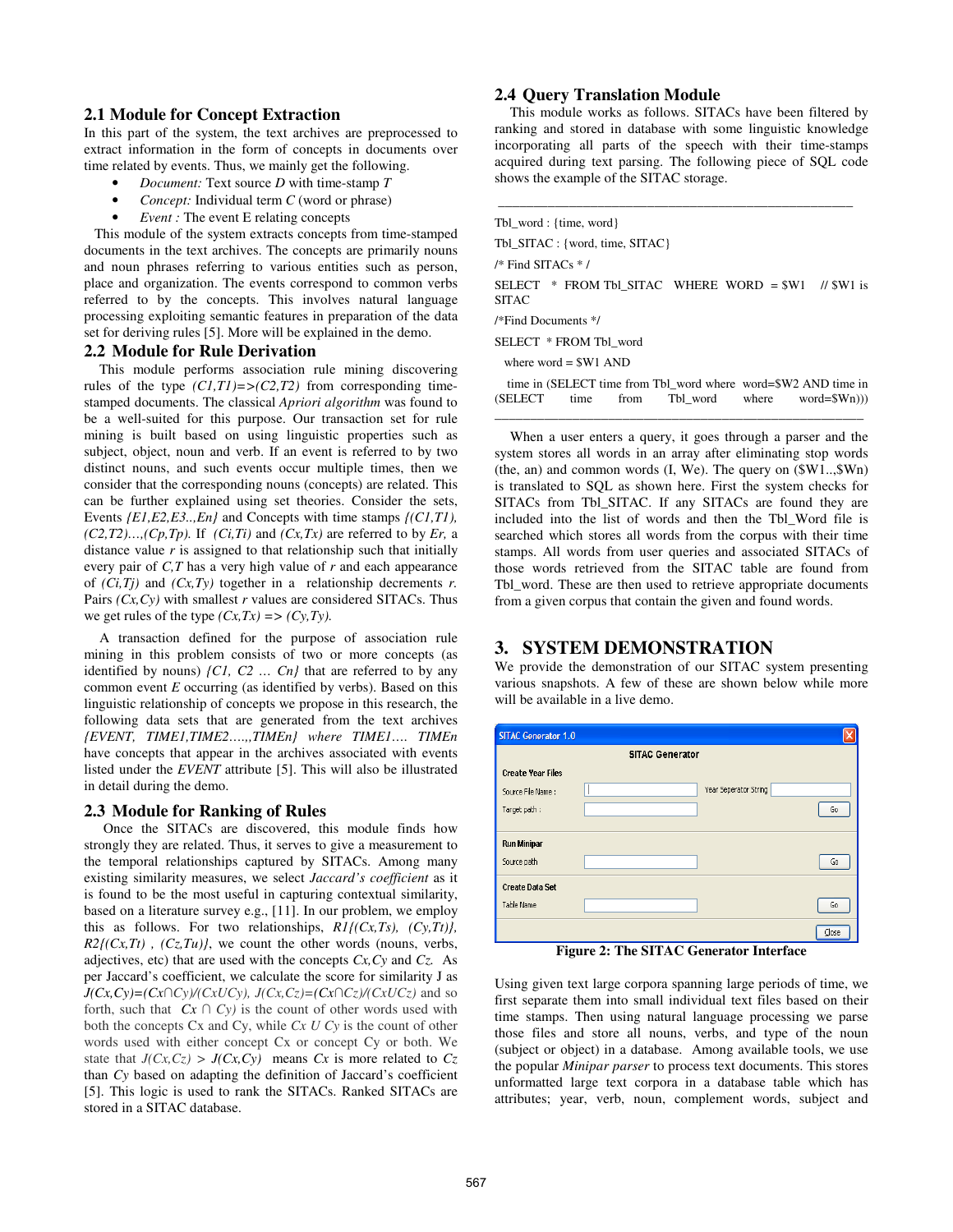object. The populated database is used to create data set which is then sent to the widely used WEKA data mining tool to extract SITACs using the Apriori algorithm for association rules. To automate all above processes we developed the SITAC generator using Java and MySQL shown in Figure 2. The user interaction with this interface will be explained in a live demo.

The text source for our demo shown here is the Gutenberg corpus [2] of the USA Presidents' speeches from 1790 to 2006. It spans a time period starting from 1789 to 2006. This serves as the input to the Concept Extraction module.

 Each speech is separated and subject to natural language processing with the help of Minipar to obtain parsed documents. Parsed documents are still in form of text. In order to apply data mining techniques, it is required to store them in dataset. Using the SITAC Generator those parsed documents are processed to the dataset shown in Figure 3 after exploring the semantic relationships.

| vear | verb              | noun              | obi          | adj       | adv                      | coni           |  |
|------|-------------------|-------------------|--------------|-----------|--------------------------|----------------|--|
| 1977 | work              | ability           | genius       | better    | together                 | striving       |  |
| 1961 | pay               | ability           | effort       | important | first                    | development    |  |
| 1977 | contribute to     | ability           | peace        | positive  | only                     | stability      |  |
| 1976 | influence         | ability           | stand        | effective | short                    | rivalry        |  |
| 1970 | become            | ability           | program      | American  | more                     | program        |  |
| 1963 | adiust            | ability           | our          | changing  | worse                    | challenge      |  |
| 1963 | adjust            | ability           | we           | changing  | more                     | challenge      |  |
| 1980 | collect<br>$\sim$ | ability<br>$\sim$ | intelligence | rapid     | rapidly<br>$\sim$ $\sim$ | accountability |  |

**Figure 3: Concept Extraction on Data Set** 

 In this example, Figure 3 corresponds to the complete data set and Figure 4 is the data set derived from the complete data set using "create data set" function in SITAC interface that embeds SQL queries for appropriate selection.

| verb     | 1790             | 1791         | 1792        | 1793          |
|----------|------------------|--------------|-------------|---------------|
| respect  | right            |              | sanction    |               |
| expect   | right            | peace        | it          |               |
| require  | safety           |              | occasion    | prompt        |
| add      | sanction         |              | information |               |
| feel     | satisfaction     |              |             |               |
| derive   | satisfaction     | satisfaction | consolation |               |
| have     | secretary        |              | tribe       | United States |
| direct   | Secretary of War | operation    | fund        |               |
| call for | session          |              | occasion    |               |

**Figure 4: Final Stage of Concept Extraction** 

 In order to mine association rules from this data set, we deploy the well-known data mining tool *WEKA* within our system, as WEKA provides an implementation of *Apriori*. Thus, we implement further processing by writing a program to convert these transactions into *ARFF* (Attribute Relation File Format) required by WEKA and use that as the input to WEKA in order to derive the association rules. We get several rules using this approach. Many of these rules are very interesting. Nevertheless, there are a few rules which do not carry any meaningful implication. We present an arbitrary snapshot of the output of the rule derivation module in Figure 5.

- 1. 1795=Union ==> 1958=United State
- 2. 1872= Union ==> 1995=United State
- 3. 1958= Nation ==> 1999= United State
- 4. 1995=work ==> 1999=teacher
- 5. 1952=war ==> 1999=terrorist

#### **Figure 5: Snapshot of Rule Derivation**

 The next step involves ranking the rules according to the similarity of the concepts they discover. The similarity measure used for this is Jaccard's coefficient and the ranking approach is

demonstrated through the following example. Consider concepts discovered through association rules, i.e., *nation, information* and *United States*, all being related. We use Jaccard's coefficient on those three words as shown in the table in Figure 6. In this table, *W1="accession", W6="government" W7="blessed"* and there is long list of words. (W1…Wn). Using this ranking, we can determine how strongly the terms in the rules are related, so that we can use them accordingly in responding to user queries.

| concept                                | Word Count |   |  |   |   |   |  |   |   |    |   |
|----------------------------------------|------------|---|--|---|---|---|--|---|---|----|---|
|                                        | W          | W |  | W | W | W |  |   | V | W  | W |
|                                        |            |   |  |   |   | O |  | 8 | 9 | 10 |   |
| United                                 | 3          |   |  | 2 |   |   |  | ┐ |   |    |   |
| <b>State</b>                           |            |   |  |   |   |   |  |   |   |    |   |
| Union                                  |            |   |  |   |   |   |  |   |   |    |   |
| Nation                                 |            |   |  |   |   |   |  |   |   |    |   |
| Figure 6, Fyample for Ranking of Rules |            |   |  |   |   |   |  |   |   |    |   |

**Figure 6: Example for Ranking of Rules** 

 Likewise, after obtaining the SITACs and their ranking, we store the results in a SITAC database to serve as the basis for answering queries on the text archives. Thus, a query on the *USA* uses the SITAC *Union* and is answered more appropriately.

 SITACs stored in a database are then used to answer several user queries. When a concept is entered in a query, the system automatically adds its SITACs, if any, to the query and then feeds it to the search engine. The search engine developed in the SITAC system gives the relevant documents on the *USA* and the *UK*  policies, including the documents with former names, e.g., *Union.* 

On reviewing Gutenberg documents, it is found that not all the documents have the term *USA* though they are speeches from the USA Presidents. Thus, in regular search, if we use only the term *USA* in our query we are able retrieve only some of the documents. However, by adding the word *Union* to the query using the SITAC system, we are able to retrieve more relevant documents. We evaluated the results of the search before and after using SITAC in conjunction with a regular search engine (Google) and obtained results are given in Figure 7.

| Search String                                                                                                                            | Result                                                                                                                                                                                     |
|------------------------------------------------------------------------------------------------------------------------------------------|--------------------------------------------------------------------------------------------------------------------------------------------------------------------------------------------|
| SITAC-<br><b>Before</b><br>State of Union<br>policy on UK                                                                                | 1. www2.rgu.ac.uk/publicpolicy//wstate.htm<br>2. en.wikipedia.org//Common_Agricultural_Policy                                                                                              |
| SITAC-<br><b>Before</b><br>United State policy<br>on UK                                                                                  | 1.news.bbc.co.uk/2/hi/programmes//8577691.stm<br>2. www.theregister.co.uk/internet 3 dot 0 policy/                                                                                         |
| $STTAC -$<br>After<br>"United<br>State<br>policy on UK" or<br>"State of Union"<br>UK"<br>policy on<br>the<br>produces<br>similar results | Year 1799 speech, Year 1823 speech<br>Year 1882 speech. Year 1941 speech<br>Year 1942 speech, Year 1945 speech<br>Year 1952 speech, Year 1960 speech<br>Year 2001 speech, Year 2003 speech |

**Figure 7: Search Result Comparison Before and After SITAC** 

Due to a greater number of relevant documents retrieved after SITAC than before, we obtain higher precision and recall using the SITAC approach than in the absence of the approach. This is noticed with various queries using different terms.

Several examples of such queries will be presented in a live demonstration of the system. We will also show more examples of parsing steps to discover various SITACs, allowing the users to interact with the SITAC system.